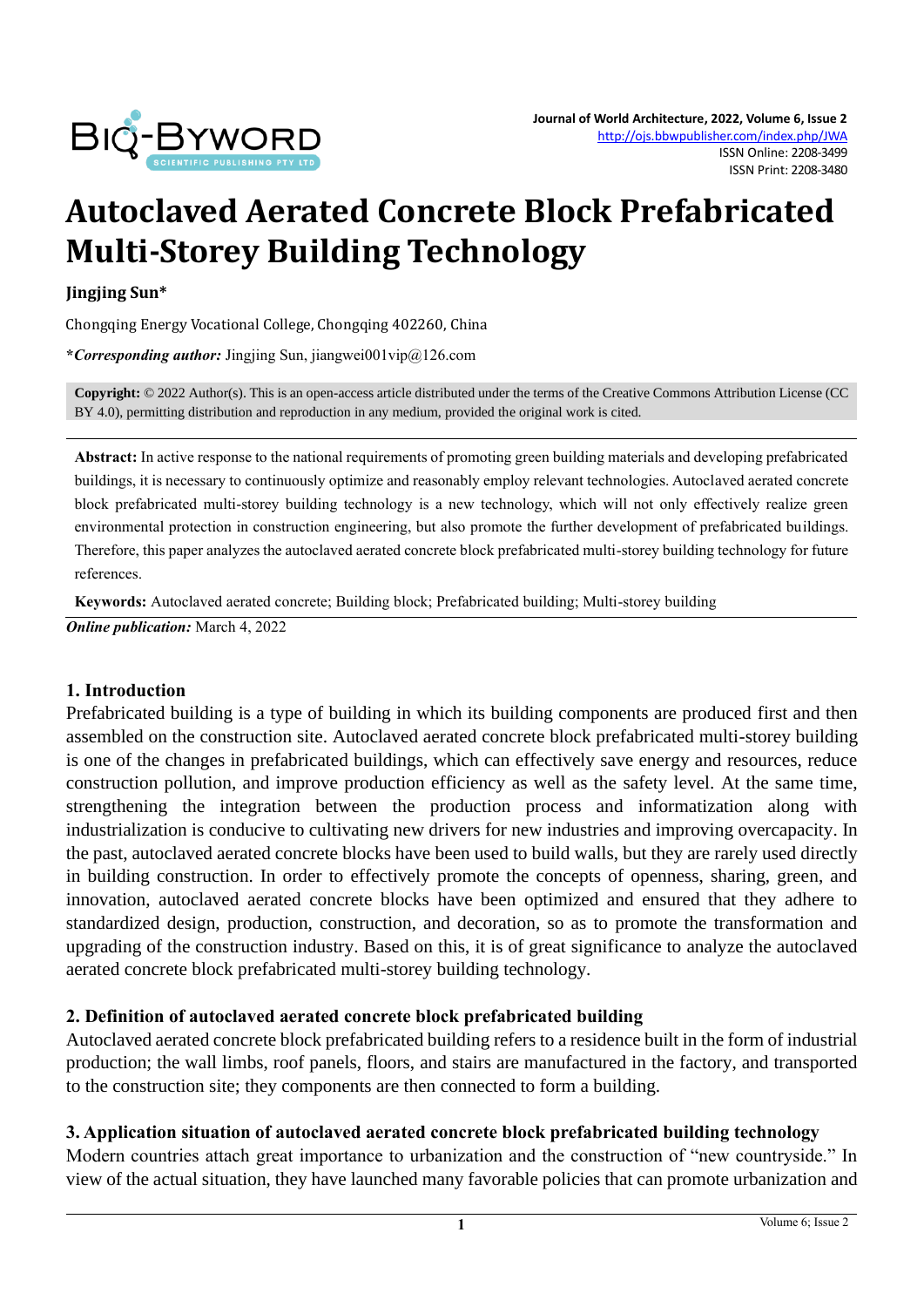the development of "new countryside," thus improving the living standards of urban and rural residents. However, for residential buildings in urban and rural areas, there are cases with low scientific and technological content, short service life, poor construction quality, and low cost performance. The reason for this situation is that advanced technology and high-quality materials are not applied in the construction process, and there are no available professional personnel to give corresponding guidance. In addition, the substandard quality of the construction team also contributes to this situation to a certain extent. In order to effectively improve the adverse situation, it is necessary to apply advanced technology and use high-quality materials in the construction process, employ highly professional staffs to carry out the construction work, and effectively promote as well as apply new products, new technologies, and new materials, so as to significantly improve the housing quality in urban and rural areas.

In line with the aforementioned strategy, applying autoclaved aerated concrete block prefabricated multi-storey building technology to the construction process may be beneficial. However, there are occurrences when the building materials used in the construction process do not conform to the application needs of the building itself. Several conditions, such as the block size does not coordinate with the construction module, the lower limit of the splitting tensile strength does not meet the requirement of the crack in the wall, and the poor water content limit of the outlet kettle is not conducive to the prevention and control work of the shrinkage crack in the wall, will result in the restriction of the application and popularization of advanced technology<sup>[1]</sup>.

In the process of urbanization and the continuous construction of "new countryside" in China, more than 700 million square meters of houses still need to be built every year, in which the mode of industrial production needs to be reasonably applied in this process. Therefore, it is necessary to actively promote the application of autoclaved aerated concrete block prefabricated multi-storey building technology, so that the development progress from block to wall, and to the whole building, thus realizing the development goal of building a multi-storey building.

# **4. Reasonable application of autoclaved aerated concrete block prefabricated multi-storey building technology**

Practically speaking, for China's construction industry, the autoclaved aerated concrete block fabricated multi-storey building technology is still a new technology. Many construction teams are still unable to fully grasp the material requirements and design requirements to a certain extent, which is not conducive to the comprehensive application of this technology and does not ensure the safety as well as efficiency of the construction process. Therefore, it is necessary to analyze the reasonable application of this technology as well as clarify the relevant material requirements and design requirements, so as to improve the application effect of this technology in the process of constructing a multi-storey building.

### **4.1. Material requirements**

The strength of plates and blocks made of autoclaved aerated concrete should be at least A3.5, the coefficient of variation should be controlled within 0.10 or below, the corresponding split pressure ratio should conform to the "Uniform Technical Code for the Application of Wall Materials," and the height of blocks should be above 240 mm.

Autoclaved aerated concrete reinforced plate should be adopted for floor slab and roof slab, the reinforcement in it should be reinforced with good holding and wrapping force, and the ductility of the reinforcement itself should be adequate.

The thin mortar joint masonry adhesive should be reasonably applied to the mortar, and the wall should be treated in the form of thin plastering. If conditions permit, it is best to use mechanized spraying. In the process of building the autoclaved aerated concrete block exterior wall, the thermal conductivity of the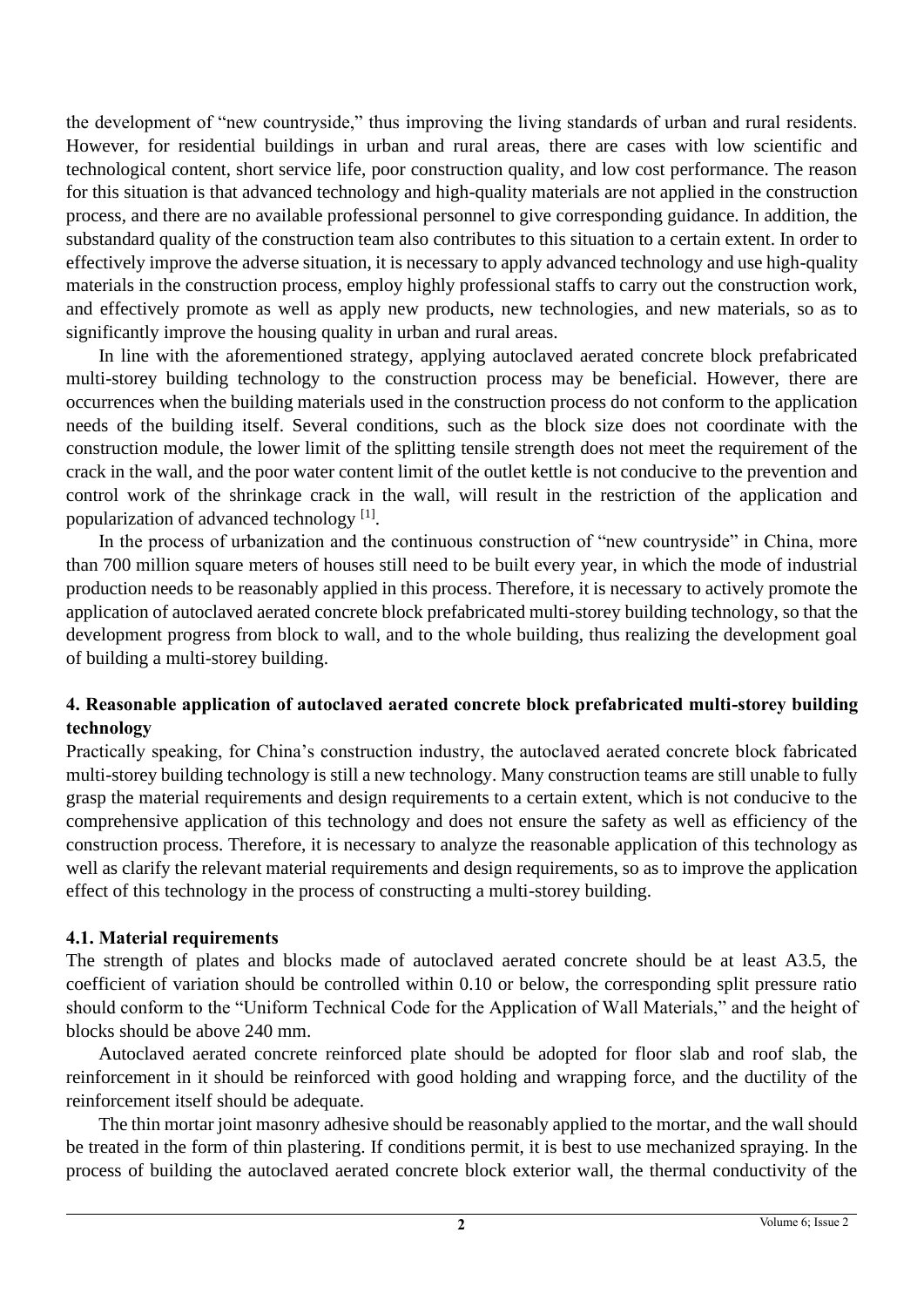special thermal insulation mortar used should be kept at 0.18 w/(mK) or below, so as to ensure that the block would have a good matching thermal performance effect with the mortar, which is conducive to improving the thermal insulation effect of the wall and further optimizing the energy-saving design. Although the thickness of mortar joint should be 10 mm or less in the design work, the theoretical calculation value can be directly applied in the thermal calculation; that is, the correction coefficient of thermal conductivity and heat storage coefficient does not have to be multiplied by 1.25<sup>[2]</sup>. The stairs and other accessories should also be effectively prefabricated.

### **4.2. Design requirements**

The design work should be carried out by a special design organization. The personnel involved in the design work are required to be able to effectively apply the relevant knowledge of architectural design and structural design, as well as master the characteristics of autoclaved aerated concrete products, so as to meet the following requirements: (1) design requirements; (2) planning requirements; (3) harmonious environment; (4) comfortable and practical; (5) beautiful personality. In the process of design, the scheme design and preliminary design should be carried out first, followed by the design of construction drawings, wall limb splitting, and block type splitting. At the same time, information data should be transmitted in time with the help of information technology.

Based on the drawings and with the help of Building Information Modeling (BIM) technology, special technical staffs can then split the wall limb. In the splitting process, the size of the wall limb should be based on the size of autoclaved aerated concrete block. At the same time, it is necessary to take into account the wall stress requirements, the number of wall pieces, the performance of walling machine, transportation, and hoisting, as well as other aspects. The shape of reinforcement, structural column, tie beam, and other components may have some impact on it. Therefore, when constructing a series diagram of wall limb, the wall limb should be reasonably divided into different block types using BIM. Different numbers can be used to represent the block types, which can then be counted into a table and uniformly transmitted to the processing section of special-shaped blocks. The processing work can be carried out according to this.

In the construction process, the autoclaved aerated concrete block wall-laying machine should also be used reasonably. This equipment has many functions, such as data identification, automatic setting out, and automatic block setting out. It can also spray the binder automatically and carry out cutting work when necessary. It is very suitable for masonry work <sup>[3]</sup>.

The logistics system should be advanced and maintained professionally. The assembly team is responsible for arranging logistics and transportation equipment to ensure that the transportation of all components is in an ideal state.

As for the construction team on the construction site, they should maintain a high level of professional skills. They should assemble and splice the wall pieces or other components transported to the construction site according to the design and construction requirements in a timely and effective manner.

Autoclaved aerated concrete reinforced slab can be used as floor or roof slab. It is better to use prestressed vierendeel laminated slab. The reason is that this type of slab does not only have the characteristic of high rationality of slab type, but also have superior cost performance and overall strong bearing capacity in view of the high strength prestressed steel rod applied in it. As it has a vierendeel part, water, electricity, heating, and other pipelines can cross it, thus greatly saving the construction space.

A wall panel installation machine can be used to assemble the partition wall of the indoor part. The wall panel installation machine is not only used for wall panel installation, but also serves as a movable construction platform for high-altitude operation, which is conducive to improving the construction efficiency. At present, the wall panel installation machine can be widely used in the installation of wall panels with different structures, in which the application effect is good  $[4]$ .